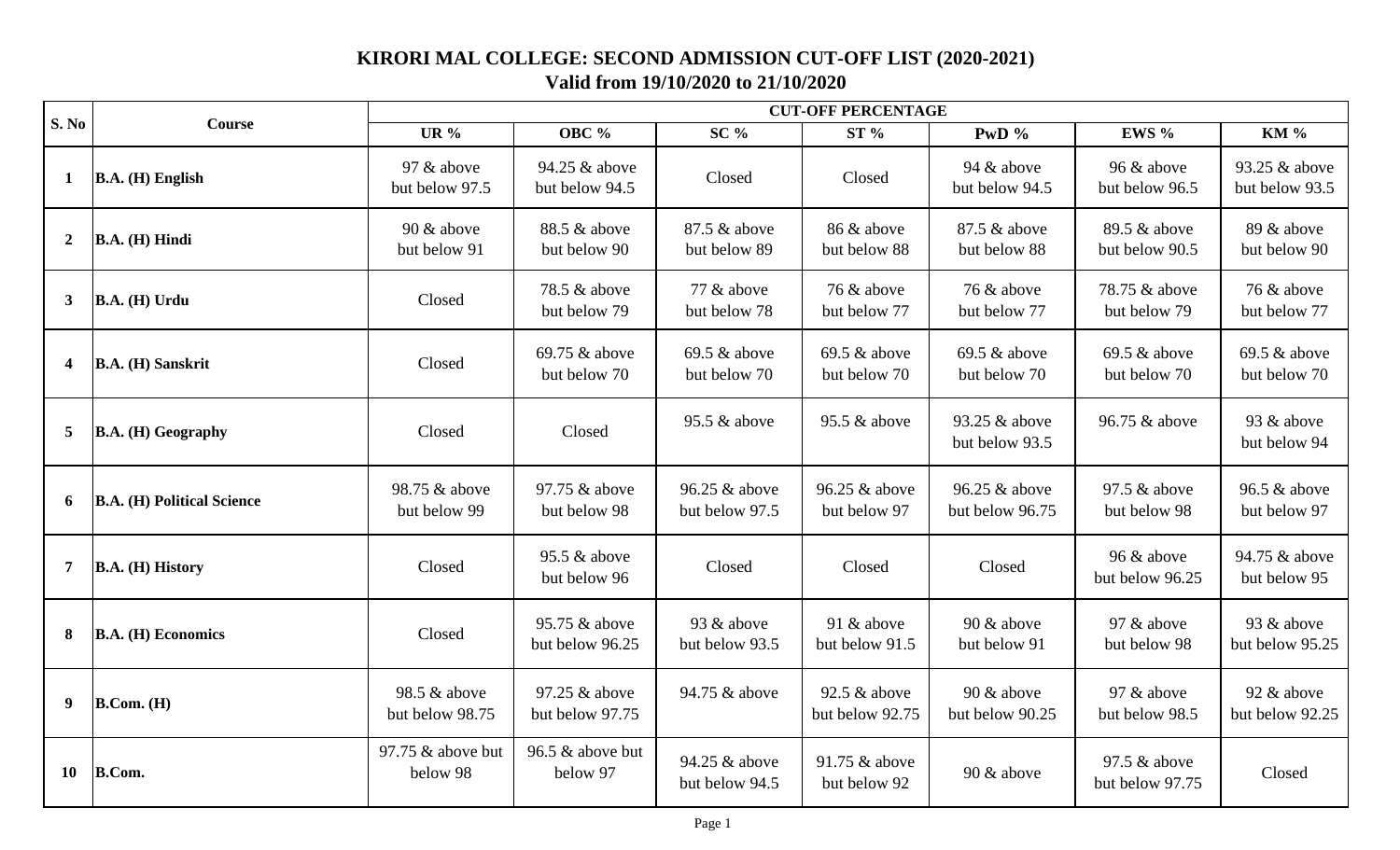| <b>S. No</b> | Course                                                           | <b>CUT-OFF PERCENTAGE</b>        |                                  |                                  |                                  |                            |                                  |                              |
|--------------|------------------------------------------------------------------|----------------------------------|----------------------------------|----------------------------------|----------------------------------|----------------------------|----------------------------------|------------------------------|
|              |                                                                  | <b>UR</b> %                      | <b>OBC</b> %                     | $SC\%$                           | ST%                              | PwD $\%$                   | EWS %                            | <b>KM %</b>                  |
| 11           | <b>B.Sc. Physical Science (Chem.)</b>                            | Closed                           | 94 $\&$ above<br>but below 94.33 | 87.33 & above<br>but below 88.33 | 84.33 & above<br>but below 85.33 | 80 & above<br>but below 82 | 94.33 & above<br>but below 94.66 | 85 & above<br>but below 87   |
| <b>12</b>    | <b>B.Sc. Physical Science (Comp.)</b>                            | 95.66 & above<br>but below 96.66 | 95 & above<br>but below 96       | 88.66 & above<br>but below 90    | 85.66 & above<br>but below 87    | 83 & above<br>but below 85 | 94.66 & above<br>but below 95.66 | 88 & above<br>but below 90   |
| 13           | <b>B.Sc. Life Science</b>                                        | Closed                           | 91.66 & above<br>but below 92    | 85.66 & above<br>but below 86    | 84 & above<br>but below 85       | 82 & above<br>but below 83 | 92 & above<br>but below 93       | 88 & above<br>but below 90   |
| 14           | <b>B.Sc. Applied Physical Secience</b><br>(Analytical Chemistry) | 93.66 & above<br>but below 94    | 92 & above<br>but below 92.33    | 87 & above<br>but below 89       | 83 & above<br>but below 85       | 81 & above<br>but below 82 | 93.33 & above<br>but below 93.66 | 89 & above<br>but below 90   |
| 15           | <b>B.Sc. (H) Physics</b>                                         | 96.66 & above<br>but below 97.66 | 95.33 & above<br>but below 97    | 91 $\&$ above<br>but below 93    | 87 & above<br>but below 90       | 80 & above<br>but below 87 | 96 & above<br>but below<br>97.33 | 90 & above<br>but below 96   |
| <b>16</b>    | <b>B.Sc. (H) Chemistry</b>                                       | 96 & above<br>but below 97       | 95 & above<br>but below 96.33    | $90 \&$ above<br>but below 92    | 82.33 & above<br>but below 89    | 80 & above<br>but below 89 | 95.66 & above<br>but below 96.66 | 90 & above<br>but below 95   |
| 17           | <b>B.Sc. (H) Botany</b>                                          | 94 $\&$ above<br>but below 95    | 92 & above<br>but below 93       | 88 & above<br>but below 90       | 88 & above<br>but below 90       | 82 & above<br>but below 86 | 92 & above<br>but below 94       | 90 & above<br>but below 94   |
| 18           | <b>B.Sc. (H) Zoology</b>                                         | 95.33 & above<br>but below 97.33 | 93.33 & above<br>but below 95.33 | $90 \&$ above<br>but below 90.33 | 87.33 & above<br>but below 89.33 | 89 & above<br>but below 93 | 94.33 & above<br>but below 97    | 90 & above<br>but below 95   |
| 19           | <b>B.Sc. (H) Statistics</b>                                      | 98 & above<br>but below 98.25    | 96 & above<br>but below 97       | 93.5 & above<br>but below 94     | $91.5 \&$ above<br>but below 92  | 94 & above<br>but below 96 | 97 & above<br>but below 97.25    | 94 & above<br>but below 96   |
| <b>20</b>    | <b>B.Sc. (H) Mathematics</b>                                     | 96.5 $&$ above<br>but below 97   | 95.5 $&$ above<br>but below 96.5 | 92.75 & above<br>but below 93    | 89.75 & above<br>but below 91    | 90 & above<br>but below 92 | 96 & above<br>but below 96.5     | 94 & above<br>but below 95.5 |